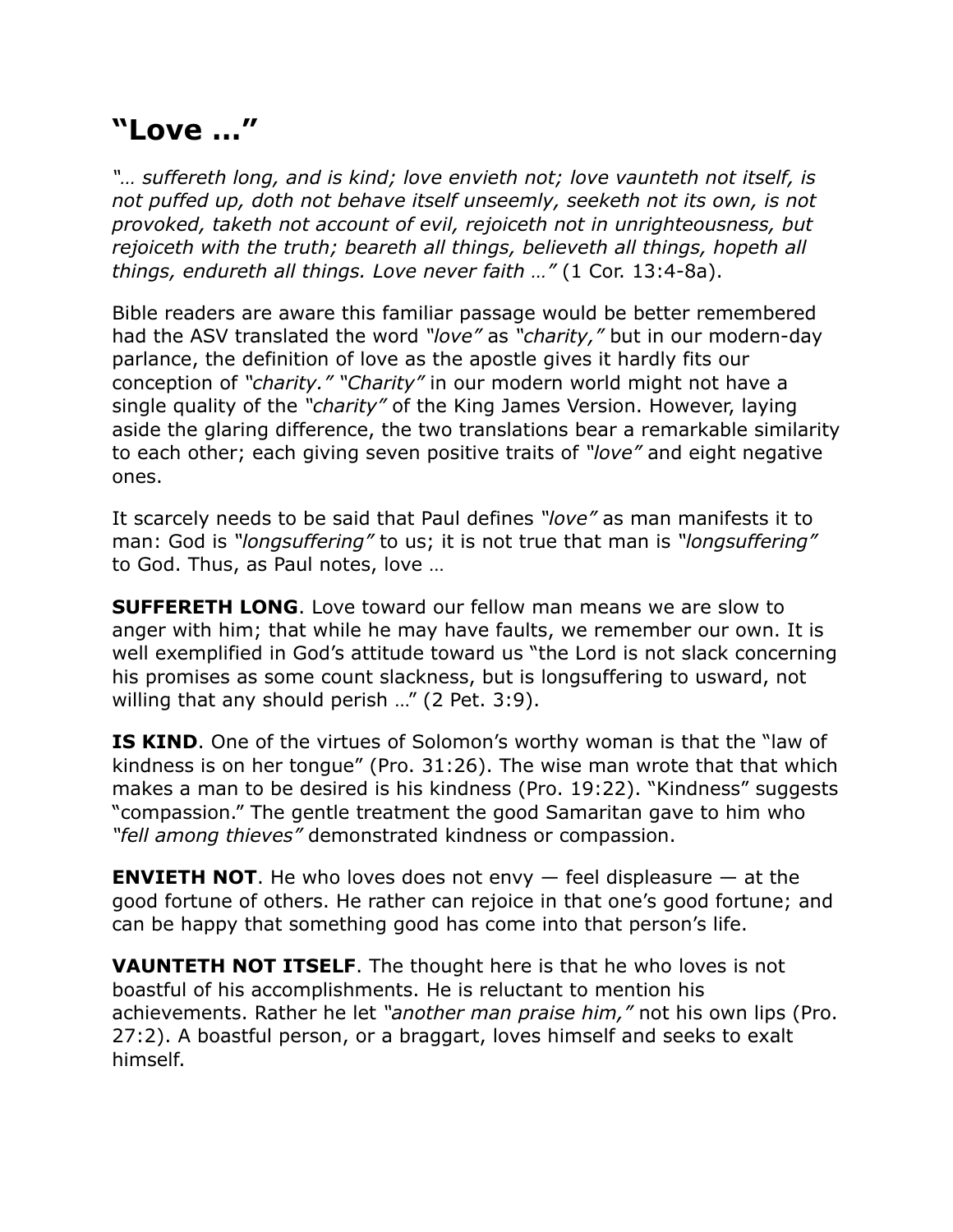**IS NOT PUFFED UP.** He who loves is not filled with pride at who he is, what he has, or what he has done. The wise man has much to say about pride, but humility is a quality which, when manifested to others, shows love.

**DOTH NOT BEHAVE ITSELF UNSEEMLY.** Love does not take advantage of another and is content always to be and do that which is above reproach.

**SEEKETH NOT ITS OWN.** Love is not intent on promoting its personal interest but desires and seeks to advance the interests of others. The needs of others take priority above his own personal wants.

**IS NOT PROVOKED**. The KJV puts this *"is not easily provoked"* which seems to be the heart of the statement. Love does not have a "short fuse," but rather is longsuffering in dealing with others.

**TAKETH NOT ACCOUNT OF EVIL.** Love does not look for evil in others; rather it attempts to discover the good. Nor does it have a certain number of offenses it looks for to cut off association with someone else.

**REJOICETH NOT IN UNRIGHTEOUSNESS BUT REJOICETH IN THE TRUTH**. Love is not glad when someone stumbles or "gets what he deserves." He finds no happiness that calamity comes to another who is obnoxious and deals unfairly with others. Rather, love is able to rejoice when fortune smiles on someone else, although he is personally bypassed.

**BEARETH ALL THINGS**. This word is sometimes used to mean to cover, conceal, or hide and Peter wrote in 1 Peter 4:8 that *"love covers a multitude of sins."* But the word "bear" can also signify to bear up, to endure, to be patient. Such is likely its meaning here. The "all things" which follow this and the following three qualities must be understood in a limited sense. There are some things which it is neither right nor praiseworthy to bear, believe, hope, or endure.

**BELIEVETH ALL THINGS.** Love thinks the best of all until grudgingly shown otherwise. It does not have suspicious motives; nor is not ready to believe the worse in reports of others. It wants to see the best of all.

**HOPETH ALL THINGS**. Love hopes that whatever ill surfaces in others, the motive and aims were good. It hopes for a good ending for all circumstances.

**ENDURETH ALL THINGS**. We have now come full circle from love's first defined characteristic: *"Suffereth long"* to *"endureth all things."* Thus the apostle has shown the qualities we ought to manifest in our dealings with